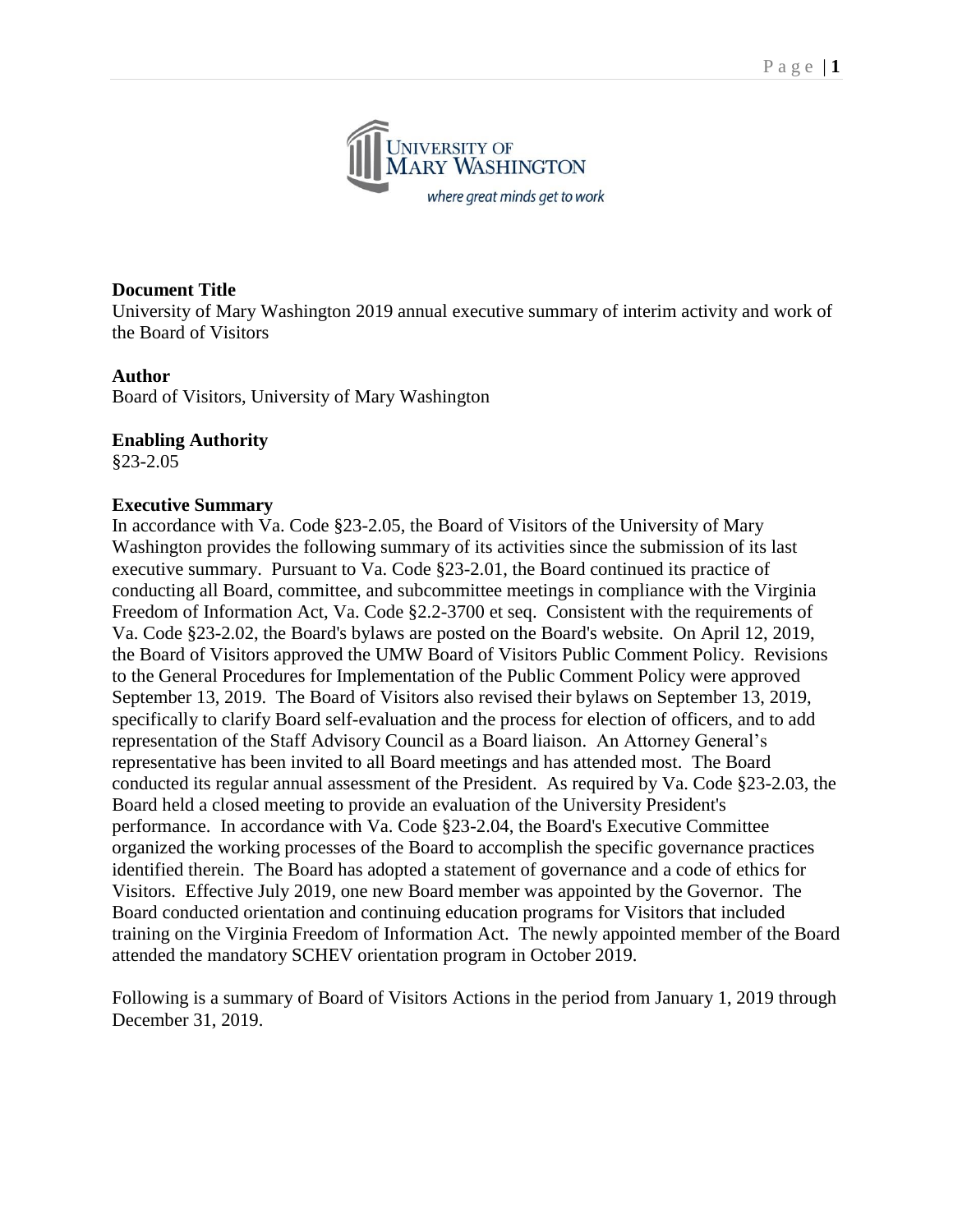## **University of Mary Washington Board of Visitors Actions**

January 1, 2019 – December 31, 2019

## Board of Visitors Executive Committee, January 15, 2019

[View the minutes.](http://go.boarddocs.com/va/umw/Board.nsf/goto?open&id=B885QE1157F4)

The Board of Visitors Executive Committee approved the following:

Service citations for former Board of Visitors members who completed terms of service on the Board in the previous year: Holly T. Cuellar'89, Carlos Del Toro, and Fred M. Rankin III

#### **Board of Visitors Meeting, February 7-8, 2019\_\_\_\_\_\_\_\_\_\_\_\_\_\_\_\_\_\_\_\_\_\_\_\_\_\_\_\_\_\_\_\_\_\_\_\_**

[View the minutes.](http://go.boarddocs.com/va/umw/Board.nsf/goto?open&id=B885UK117BEF)

The Board of Visitors approved the following:

- Meeting Minutes for:
	- o Board of Visitors Meeting, November 15-16, 2018
	- o Board of Visitors Executive Committee, January 15, 2019
- Personnel Docket for Teaching and Instructional Faculty
- Donor Terms of Agreement for:
	- o Dovetail Cultural Resource Group Scholarship for Historic Preservation
	- o Florian 'Red' Hofer and Janet Hofer Scholarship
	- o Hurley Family Scholarship
	- o Veronica S. Johnson '89 Scholarship for Historic Preservation
	- o John D. Mac Isaac Scholarship in Classics
	- o Kathleen Shepherd Mehfoud '70 Leadership Scholarship
	- o Irene Piscopo '59 and James D. Rodgers Alvey Scholarship VI

## **Board of Visitors Executive Committee Meeting, March 21, 2019\_\_\_\_\_\_\_\_\_\_\_\_\_\_\_\_\_\_\_\_\_\_**

[View the minutes.](http://go.boarddocs.com/va/umw/Board.nsf/goto?open&id=B9KAFY0FB0FF)

The Board of Visitors Executive Committee approved the following:

- Renewal of a select group of artifacts from the collection of the James Monroe Museum to James Monroe's Highland for the period February 14, 2019 to February 14, 2020
- Resolutions of appreciation recognizing the service of various elected student leaders within the Student Government Association for 2018-2019

## Board of Visitors Meeting, April 11-12, 2019

[View the minutes.](http://go.boarddocs.com/va/umw/Board.nsf/goto?open&id=B9UJ374B1939)

The Board of Visitors approved the following:

- Meeting Minutes for:
	- o Board of Visitors Meeting, February 7-8, 2019, as amended
	- o Board of Visitors Executive Committee, March 21, 2019, as amended
- Resolution of Commendation of the Campus Environment Presidential Ad Hoc **Committee**
- *University Faculty Handbook* changes effective August 2019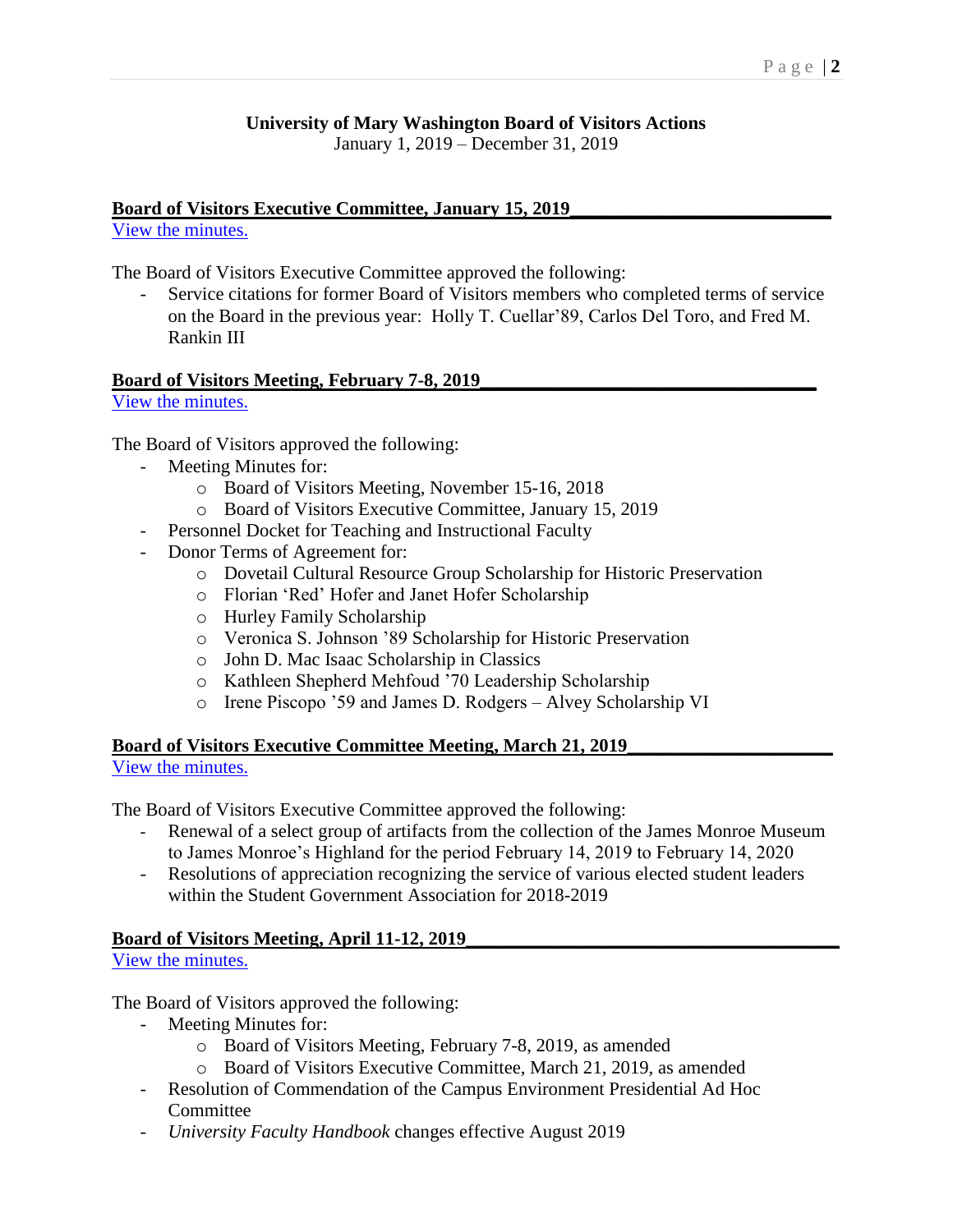## **Board of Visitors Meeting, April 11-12, 2019 (continued)**

- Degree modifications to the Mary Washington MBA program effective Fall 2019
- Personnel Docket for Teaching and Instructional Faculty
- Recommendation for Faculty and Administrative Status to Martin A. Wilder, Jr.
- Donor Terms of Agreement for:
	- o Wilder Family Scholarship II
	- o Wilder Family Scholarship III
	- o Katherine Mayo Schmidt '49 Scholarship
- Naming Resolution:
	- o Steen Lecture Room
- Budget plan for the 2019-20 fiscal year
- 2019-20 rates for room, board, tuition and fees
- UMW Board of Visitors Public Comment Policy

#### **Board of Visitors Meeting, May 10, 2019\_\_\_\_\_\_\_\_\_\_\_\_\_\_\_\_\_\_\_\_\_\_\_\_\_\_\_\_\_\_\_\_\_\_\_\_\_\_\_\_\_\_\_**

[View the minutes.](http://go.boarddocs.com/va/umw/Board.nsf/goto?open&id=BBPGJ643BF91)

The Board of Visitors approved the following:

- Meeting Minutes for:
	- o Board of Visitors Meeting, April 11-12, 2019, as amended
- Degree candidates for 2019 graduate and undergraduate commencement ceremonies
- Personnel Docket for Teaching and Instructional Faculty

#### **Board of Visitors Nominating and Governance Committee Meeting, June 19, 2019\_\_\_\_\_\_\_\_** [View the minutes.](http://go.boarddocs.com/va/umw/Board.nsf/goto?open&id=BCCTMP7537EC)

The Nominating and Governance Committee approved the following:

- To move forward the proposed nominees for consideration by the Board of Visitors for two vacant positions on the 2019-20 Executive Committee in the office of At-Large
- To move forward proposed Bylaws changes to the Board of Visitors Executive Committee for approval

**Board of Visitors Meeting (Presidential Assessment), June 19, 2019\_** [View the minutes.](http://go.boarddocs.com/va/umw/Board.nsf/goto?open&id=BCCTN8756252)

The Board of Visitors approved the following:

- President Paino's contract as discussed in closed session

#### **Board of Visitors Annual Planning Retreat, July 25-27, 2019\_** [View the minutes.](http://go.boarddocs.com/va/umw/Board.nsf/goto?open&id=BDJT32755600)

The Board of Visitors approved the following:

- Election of At-Large Executive Committee members
- 2019-2020 Board of Visitors Meeting Schedule, as presented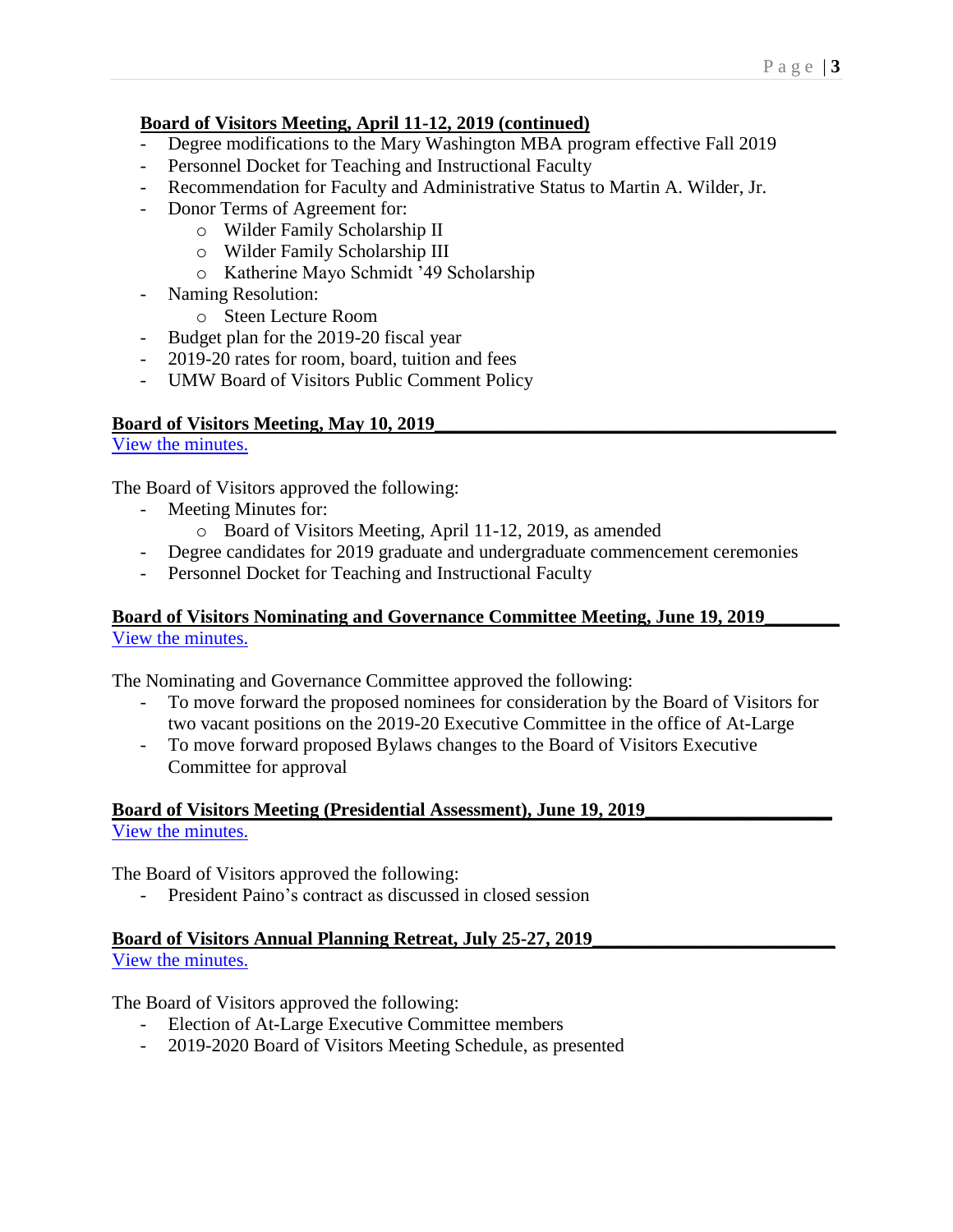# **Board of Visitors Executive Committee Meeting, August 23, 2019\_\_\_\_\_\_\_\_\_\_\_\_\_\_\_\_\_\_\_\_\_**

[View the minutes.](http://go.boarddocs.com/va/umw/Board.nsf/goto?open&id=BF2MAE5A49CA)

The Board of Visitors Executive Committee approved the following:

- To move forward with the recommended Bylaws changes to the Board of Visitors for approval at the September 2019 meeting

### **Board of Visitors Meeting, September 12-13, 2019\_\_\_\_\_\_\_\_\_\_\_\_\_\_\_\_\_\_\_\_\_\_\_\_\_\_\_\_\_\_\_\_\_\_\_**

### [View the minutes.](http://go.boarddocs.com/va/umw/Board.nsf/goto?open&id=BF27DX192F39)

The Board of Visitors approved the following:

- Meeting Minutes for:
	- o Board of Visitors Meeting, May 10, 2019
	- o Board of Visitors Nominating & Governance Committee Meeting, June 19, 2019
	- o Board of Visitors Presidential Assessment Meeting, June 19, 2019
	- o Board of Visitors Annual Planning Retreat, July 25-27, 2019
	- o Board of Visitors Executive Committee Meeting, August 23, 2019
- 2019-2020 AY Presidential Priorities
- Amendments to the Policy on Sexual and Gender-Based Harassment and Other Forms of Interpersonal Violence
- Acceptance of a loan from the National Arts Club of New York, NY of "Study," a painting by Melchers ca. 1921
- Acceptance of a donation by Mary Kate Dugan of backgammon pieces and textiles that were given to her by Ingrid Hoes
- Extension of the loan of two artifacts: 1) set of scales owned by James Monroe, and 2) pocket watch owned by Thomas Jefferson
- Renewal of an annual long-term loan of artifacts from the collection of the James Monroe Museum to James Monroe's Highland, College of William and Mary
- Personnel Docket for Teaching and Instructional Faculty
- Annual Succession Plan
- Donor Terms of Agreement for:
	- o Malcolm and Carole S. Alfriend '69 Study Abroad Scholarship
	- o Ruth Lawless Harwood '48 Scholarship for Voice and Music
	- o Patricia Boise Kemp '69 Scholarship III
	- o Constance Booth Logothetis '61 Study Abroad Scholarship
	- o Louis A. '94 and Jill Marmo Partnership for the Future Scholarship
	- o John C. and Jerri Barden Perkins '61 Classics, Philosophy, and Religion Research Endowment
	- o Williams '74 Psychology Research Endowment
	- o Mikhael '95 and Katherine Valentine Charnoff '04 Scholarship and Charnoff Production Studio
- Six-Year Plan
- Participation in the fall 2019 9(d) bond program to renovate Virginia Hall as presented
- Amendments to the FY20 Audit Committee Charter
- Amendments to the FY20 Internal Audit Plan
- Amendments to the Fraud Reporting Policy
- Proposed edits to the Board of Visitors Bylaws effective September 13, 2019
- Proposed revisions to the Board of Visitors Public Comment Policy as per §23.1-307 (E)